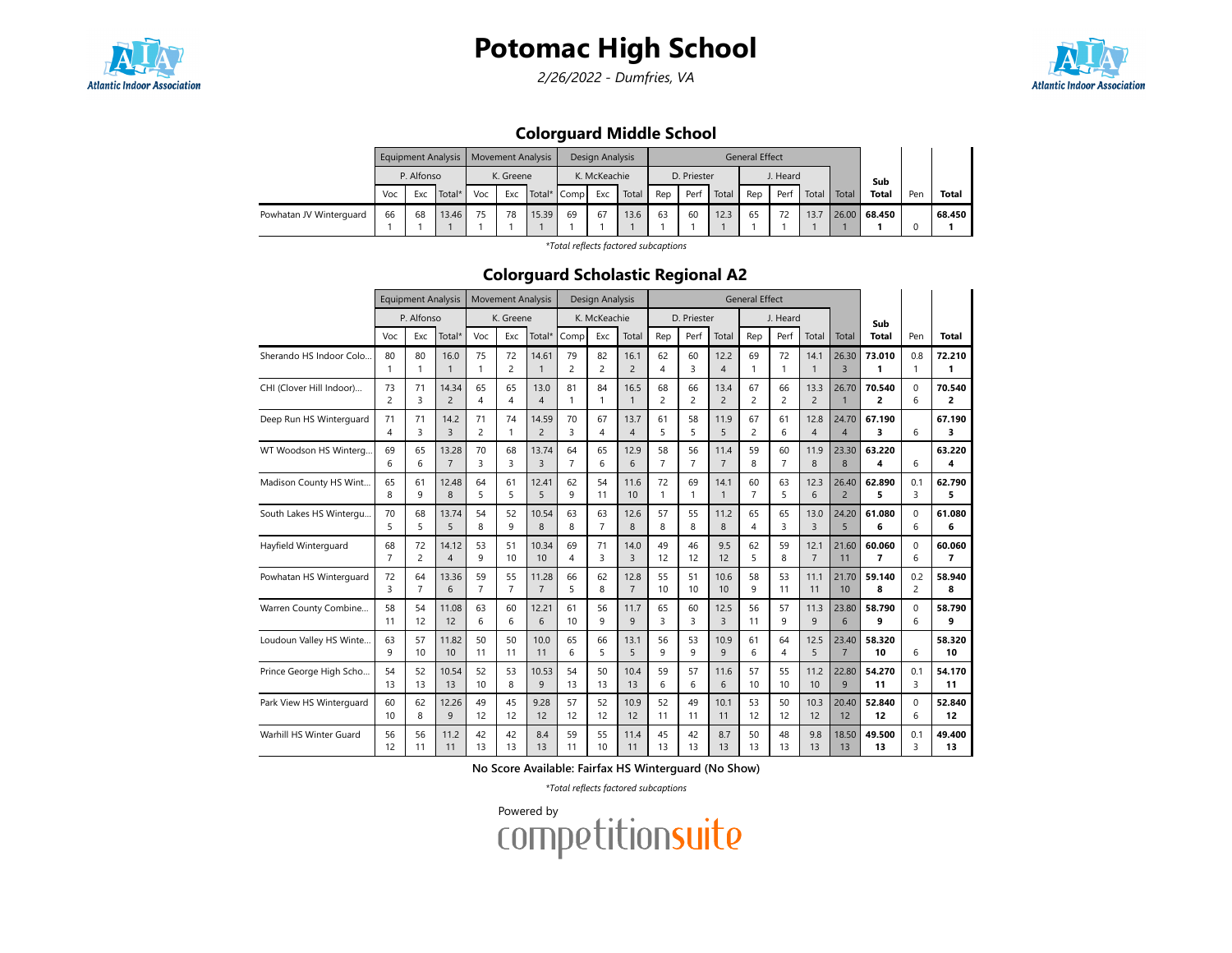

2/26/2022 - Dumfries, VA



Colorguard Scholastic Regional A1

|                           |                | <b>Equipment Analysis</b> |                        |                      | <b>Movement Analysis</b> |                         |                  | Design Analysis |                        |                |                |                        | <b>General Effect</b> |                |                        |                         |                |                |             |
|---------------------------|----------------|---------------------------|------------------------|----------------------|--------------------------|-------------------------|------------------|-----------------|------------------------|----------------|----------------|------------------------|-----------------------|----------------|------------------------|-------------------------|----------------|----------------|-------------|
|                           |                | P. Alfonso                |                        |                      | K. Greene                |                         |                  | K. McKeachie    |                        |                | D. Priester    |                        |                       | J. Heard       |                        |                         | Sub            |                |             |
|                           | Voc            | Exc                       | Total*                 | Voc                  | Exc                      | Total*                  | Comp             | Exc             | Total                  | Rep            | Perf           | Total                  | Rep                   | Perf           | Total                  | Total                   | <b>Total</b>   | Pen            | Total       |
| Dominion Winterquard      | 81<br>1        | 78<br>1                   | 15.81<br>$\mathbf{1}$  | 73<br>5              | 72<br>3                  | 14.47<br>Δ              | 77<br>4          | 77<br>3         | 15.4<br>3              | 69<br>4        | 65<br>4        | 13.4<br>$\overline{4}$ | 76<br>3               | 77<br>3        | 15.3<br>$\overline{3}$ | 28.70<br>$\overline{3}$ | 74.380<br>1    | $\Omega$<br>3  | 74.380      |
| George C Marshall HS Wi   | 74<br>4        | 74<br>2                   | 14.8<br>$\overline{2}$ | 76<br>$\overline{c}$ | 71<br>4                  | 14.55<br>$\overline{3}$ | 78<br>3          | 73<br>6         | 15.1<br>6              | 70<br>3        | 67<br>3        | 13.7<br>$\overline{3}$ | 79                    | 79<br>2        | 15.8<br>$\overline{2}$ | 29.50<br>$\mathbf{1}$   | 73.950<br>2    | $\Omega$<br>3  | 73.950<br>2 |
| Robinson Secondary Wint   | 75             | 72                        | 14.61                  | 74                   | 69                       | 14.15                   | 76               | 76              | 15.2                   | 75             | 73             | 14.8                   | 74                    | 72             | 14.6                   | 29.40                   | 73.360         | $\Omega$       | 73.360      |
|                           | 3              | 3                         | $\overline{3}$         | 4                    | 6                        | 5                       | 5                | 4               | 5                      | 1              | 1              | 1                      | 4                     | 4              | $\overline{4}$         | $\overline{2}$          | 3              | 3              | 3           |
| Potomac Senior HS Comb.   | 76             | 66                        | 13.9                   | 75                   | 74                       | 14.87                   | 74               | 79              | 15.3                   | 71             | 68             | 13.9                   | 71                    | 67             | 13.8                   | 27.70                   | 71.770         | $\Omega$       | 71.770      |
|                           | 2              | 6                         | $\overline{4}$         | 3                    | $\mathbf{1}$             | $\overline{2}$          | $\overline{7}$   | $\overline{2}$  | $\overline{4}$         | $\overline{c}$ | $\overline{c}$ | $\overline{2}$         | 6                     | 8              | $\overline{7}$         | 5                       | 4              | 3              | 4           |
| John Champe HS Winter     | 73             | 67                        | 13.82                  | 70                   | 70                       | 14.0                    | 79               | 80              | 15.9                   | 66             | 63             | 12.9                   | 72                    | 70             | 14.2                   | 27.10                   | 70.820         | $\Omega$       | 70.820      |
|                           | 5              | 5                         | 6                      | 6                    | 5                        | 6                       | 2                | 1               | $\mathbf{1}$           | $\overline{7}$ | $\overline{7}$ | $\overline{7}$         | 5                     | 5              | 5                      | 6                       | 6              | 3              | 5.          |
| Westfield HS Winterguard  | 66<br>8        | 56<br>10                  | 11.9<br>10             | 77<br>1              | 73<br>$\overline{c}$     | 14.88<br>$\mathbf{1}$   | 84               | 74<br>5         | 15.8<br>$\overline{c}$ | 65<br>8        | 62<br>8        | 12.7<br>8              | 78<br>$\overline{2}$  | 81<br>1        | 15.9<br>$\mathbf{1}$   | 28.60<br>$\overline{4}$ | 71.180<br>5    | 3.7<br>1       | 67.480<br>6 |
| Washington-Liberty HS     | 70             | 69                        | 13.87                  | 61                   | 59                       | 11.94                   | 73               | 67              | 14.0                   | 67             | 64             | 13.1                   | 70                    | 69             | 13.9                   | 27.00                   | 66.810         | $\Omega$       | 66.810      |
|                           | 6              | 4                         | 5                      | 8                    | 9                        | 8                       | 8                | 9               | 8                      | 6              | 5              | 6                      | $\overline{7}$        | 6              | 6                      | $\overline{7}$          | $\overline{7}$ | 3              | 7           |
| Midlothian High School    | 62             | 59                        | 12.01                  | 69                   | 68                       | 13.67                   | 69               | 70              | 13.9                   | 68             | 64             | 13.2                   | 66                    | 62             | 12.8                   | 26.00                   | 65.580         | $\Omega$       | 65.580      |
|                           | 10             | 9                         | 9                      | $\overline{7}$       | $\overline{7}$           | $\overline{7}$          | q                | 8               | 9                      | 5              | 5              | $\overline{5}$         | q                     | 9              | 9                      | 8                       | 8              | ₹              | 8           |
| Hanover HS Winter Guard   | 64             | 60                        | 12.28                  | 60                   | 57                       | 11.61                   | 75               | 72              | 14.7                   | 63             | 60             | 12.3                   | 67                    | 68             | 13.5                   | 25.80                   | 64.390         | $\Omega$       | 64.390      |
|                           | 9              | 8                         | 8                      | 9                    | 10                       | 10                      | 6                | $\overline{7}$  | $\overline{7}$         | 10             | 10             | 10                     | 8                     | $\overline{7}$ | 8                      | 9                       | 9              | ς              | 9           |
| Chancellor HS Combined    | 67             | 66                        | 13.27                  | 58                   | 60                       | 11.86                   | 64               | 60              | 12.4                   | 64             | 61             | 12.5                   | 64                    | 61             | 12.5                   | 25.00                   | 62.530         | 0.1            | 62.430      |
|                           | $\overline{7}$ | 6                         | $\overline{7}$         | 11                   | 8                        | 9                       | 11               | 11              | 11                     | 9              | q              | $\mathsf{q}$           | 10                    | 10             | 10                     | 10                      | 10             | $\overline{2}$ | 10          |
| Glen Allen HS Winterguard | 56             | 51                        | 10.55                  | 59                   | 55                       | 11.28                   | 68               | 65              | 13.3                   | 60             | 59             | 11.9                   | 63                    | 60             | 12.3                   | 24.20                   | 59.330         | $\Omega$       | 59.330      |
|                           | 11             | 11                        | 11                     | 10 <sup>10</sup>     | 11                       | 11                      | 10 <sup>10</sup> | 10              | 10                     | 11             | 11             | 11                     | 11                    | 11             | 11                     | 11                      | 11             | ς              | 11          |

\*Total reflects factored subcaptions

#### Colorguard Independent Regional A

|                       |    |                          | Equipment Analysis   Movement Analysis |     |           |             |    | Design Analysis |       |     |             |       | <b>General Effect</b> |          |       |       |              |     |              |
|-----------------------|----|--------------------------|----------------------------------------|-----|-----------|-------------|----|-----------------|-------|-----|-------------|-------|-----------------------|----------|-------|-------|--------------|-----|--------------|
|                       |    | P. Alfonso<br>Voc<br>Exc |                                        |     | K. Greene |             |    | K. McKeachie    |       |     | D. Priester |       |                       | J. Heard |       |       | Sub          |     |              |
|                       |    |                          | Total*                                 | Voc | Exc       | Total* Comp |    | Exc             | Total | Rep | Perf        | Total | Rep                   | Perf     | Total | Total | <b>Total</b> | Pen | <b>Total</b> |
| Longwood Lancer Guard | 65 |                          | 11.7                                   | 64  | 61        | 12.41       | 65 | 61              | 12.6  | 58  | 54          | 11.2  | 64                    | 60       | 12.4  |       | 23.60 60.310 |     | 60.310       |
|                       |    |                          |                                        |     |           |             |    |                 |       |     |             |       |                       |          |       |       |              |     |              |

\*Total reflects factored subcaptions

Powered by<br>COMPetitionsuite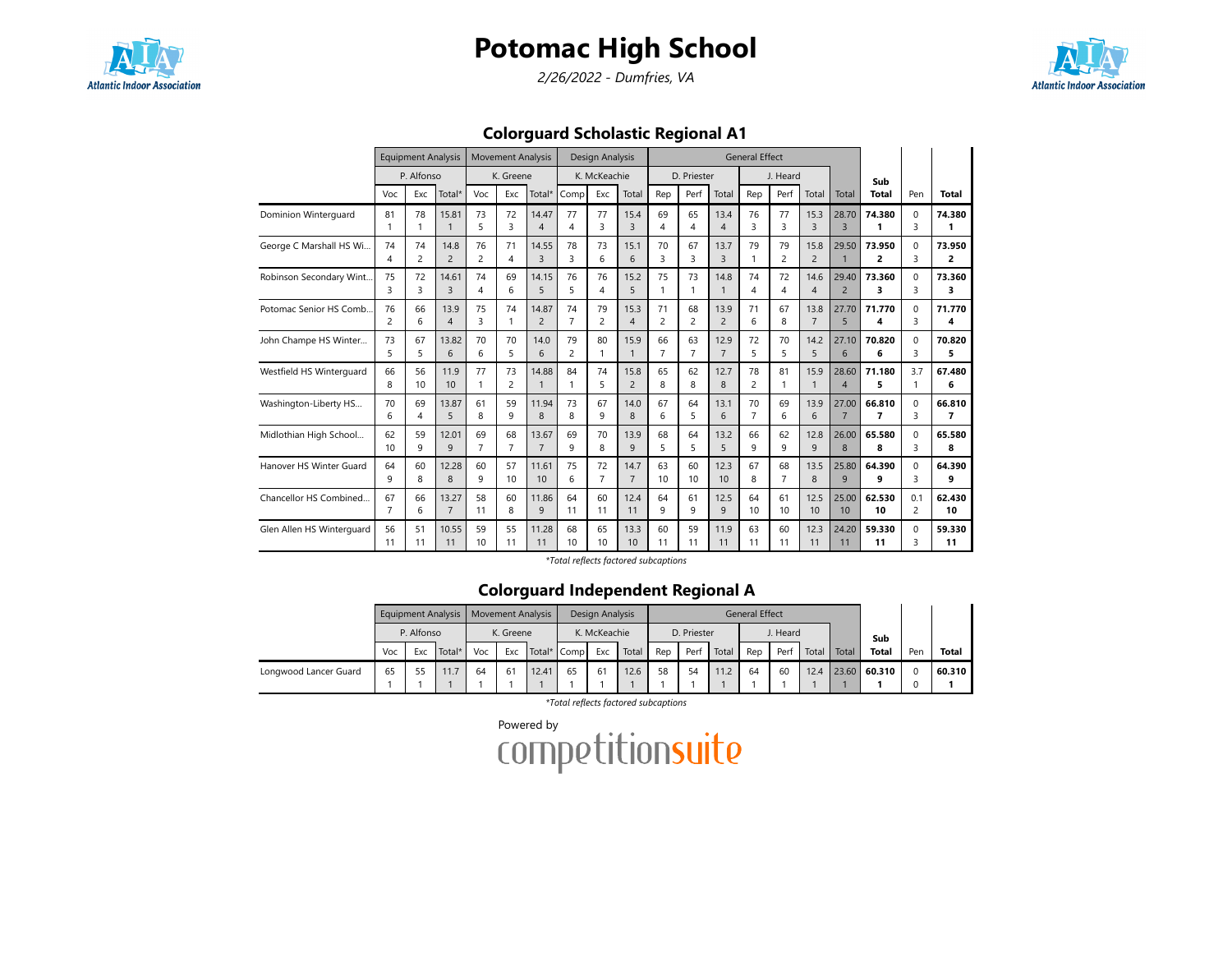

2/26/2022 - Dumfries, VA



Colorguard Scholastic A3

|                          |         | <b>Equipment Analysis</b> |                         |         | <b>Movement Analysis</b> |                                   |         | Design Analysis |                        |         |             |                        | <b>General Effect</b> |                      |                        |                                  |              |                          |             |
|--------------------------|---------|---------------------------|-------------------------|---------|--------------------------|-----------------------------------|---------|-----------------|------------------------|---------|-------------|------------------------|-----------------------|----------------------|------------------------|----------------------------------|--------------|--------------------------|-------------|
|                          |         | P. Alfonso                |                         |         | K. Greene                |                                   |         | K. McKeachie    |                        |         | D. Priester |                        |                       | J. Heard             |                        |                                  | Sub          |                          |             |
|                          | Voc     | Exc                       | Total*                  | Voc     | Exc                      | Total*                            | Comp    | Exc             | Total                  | Rep     | Perf        | Total                  | Rep                   | Perf                 | Total                  | Total                            | <b>Total</b> | Pen                      | Total       |
| Independence High Scho   | 72      | 66<br>2                   | 13.62                   | 75      | 70<br>$\overline{c}$     | 14.35                             | 78      | 74<br>2         | 15.2                   | 76      | 72          | 14.8                   | 76                    | 76                   | 15.2                   | 30.00                            | 73.170       | 0<br>$\Omega$            | 73.170      |
| Colonial Heights HS Conc | 66<br>4 | 68                        | 13.46<br>$\overline{2}$ | 71<br>4 | 68<br>4                  | 13.81<br>$\boldsymbol{\varDelta}$ | 71      | 72<br>3         | 14.3<br>3              | 73<br>2 | 70<br>2     | 14.3<br>$\overline{2}$ | 68                    | 70<br>$\overline{c}$ | 13.8<br>$\overline{2}$ | 28.10<br>$\overline{2}$          | 69.670<br>2  | $\Omega$<br>$\Omega$     | 69.670<br>2 |
| Woodgrove HS Combine     | 64<br>5 | 64<br>4                   | 12.8<br>5               | 72<br>3 | 69<br>3                  | 14.01<br>3                        | 75<br>2 | 76              | 15.1<br>$\overline{2}$ | 66<br>5 | 60<br>5     | 12.6<br>5              | 70<br>2               | 67<br>4              | 13.7<br>3              | 26.30<br>$\overline{4}$          | 68.210<br>3  | $\Omega$<br>$\Omega$     | 68.210<br>3 |
| Mt Vernon HS Winterguard | 68<br>3 | 65<br>3                   | 13.21<br>3              | 68<br>6 | 66<br>5                  | 13.34<br>5                        | 73<br>3 | 68<br>4         | 14.1<br>4              | 71<br>3 | 69<br>3     | 14.0<br>$\overline{3}$ | 66<br>4               | 69<br>3              | 13.5<br>4              | 27.50<br>$\overline{\mathbf{3}}$ | 68.150<br>4  | $\Omega$<br><sup>0</sup> | 68.150<br>4 |
| James Madison HS Winte   | 69<br>2 | 63<br>5                   | 13.02<br>4              | 73<br>2 | 71                       | 14.34<br>2                        | 67<br>6 | 63<br>5         | 13.0<br>5              | 68<br>4 | 65<br>4     | 13.3<br>$\overline{4}$ | 60                    | 56<br>7              | 11.6<br>$\overline{7}$ | 24.90<br>5                       | 65.260<br>5  | $\Omega$<br>$\Omega$     | 65.260<br>5 |
| Spotsylvania HS Combine  | 63<br>6 | 58                        | 11.95<br>$\overline{7}$ | 69<br>5 | 64<br>6                  | 13.15<br>$\epsilon$               | 63<br>8 | 55<br>8         | 11.8<br>8              | 63<br>6 | 60<br>5     | 12.3<br>$\epsilon$     | 58<br>8               | 54<br>8              | 11.2<br>8              | 23.50                            | 60.400<br>6  | $\Omega$<br>$\Omega$     | 60.400<br>6 |
| Arlington County Combin  | 62      | 57<br>8                   | 11.75<br>8              | 51<br>8 | 53<br>7                  | 10.46<br>$\overline{7}$           | 68<br>5 | 60<br>7         | 12.8<br>6              | 61<br>7 | 58<br>7     | 11.9<br>7              | 64<br>5               | 58<br>6              | 12.2<br>6              | 24.10<br>6                       | 59.110<br>7  | $\Omega$<br>$\Omega$     | 59.110<br>7 |
| West Springfield Winter  | 60<br>8 | 62<br>6                   | 12.26<br>6              | 52      | 50<br>8                  | 10.14<br>8                        | 65      | 62<br>6         | 12.7<br>$\overline{7}$ | 53<br>8 | 49<br>8     | 10.2<br>8              | 62<br>6               | 63<br>5              | 12.5<br>5              | 22.70<br>8                       | 57.800<br>8  | 0<br><sup>0</sup>        | 57.800<br>8 |

\*Total reflects factored subcaptions

#### Colorguard Scholastic A2

|                       |                      |            |       |     |           | Equipment Analysis   Movement Analysis |    | Design Analysis |       |     |             |       | <b>General Effect</b> |          |       |       |              |     |              |
|-----------------------|----------------------|------------|-------|-----|-----------|----------------------------------------|----|-----------------|-------|-----|-------------|-------|-----------------------|----------|-------|-------|--------------|-----|--------------|
|                       |                      | P. Alfonso |       |     | K. Greene |                                        |    | K. McKeachie    |       |     | D. Priester |       |                       | J. Heard |       |       | Sub          |     |              |
|                       | Total*<br>Voc<br>Exc |            |       | Voc | Exc       | Total* Comp                            |    | Exc             | Total | Rep | Perf        | Total | Rep                   | Perf     | Total | Total | <b>Total</b> | Pen | <b>Total</b> |
| Woodbridge HS Combine |                      | 70         | 14.07 | 69  | 68        | 13.67                                  | 72 | 67              | 13.9  | 74  | 70          | 14.4  | 63                    | 65       | 12.8  | 27.20 | 68.840       |     | 68.840       |
|                       |                      |            |       |     |           |                                        |    |                 |       |     |             |       |                       |          |       |       |              |     |              |

\*Total reflects factored subcaptions

### Colorguard Scholastic A1

|                         |                      | <b>Equipment Analysis</b> |       |     |           | Movement Analysis |    | Design Analysis |       |     |             |       | <b>General Effect</b> |          |       |       |              |     |              |
|-------------------------|----------------------|---------------------------|-------|-----|-----------|-------------------|----|-----------------|-------|-----|-------------|-------|-----------------------|----------|-------|-------|--------------|-----|--------------|
|                         |                      | P. Alfonso                |       |     | K. Greene |                   |    | K. McKeachie    |       |     | D. Priester |       |                       | J. Heard |       |       | Sub          |     |              |
|                         | Total*<br>Voc<br>Exc |                           |       | Voc | Exc       | Total* Comp       |    | Exc             | Total | Rep | Perf        | Total | Rep                   | Perf     | Total | Total | <b>Total</b> | Pen | <b>Total</b> |
| Thomas Jefferson HS Win | 70                   | 65                        | 13.35 | 65  | 60        | 12.35             | 74 | 66              | 14.0  | 65  | 62          | 12.7  | 65                    | 61       | 12.6  |       | 25.30 65.000 |     | 65.000       |
|                         |                      |                           |       |     |           |                   |    |                 |       |     |             |       |                       |          |       |       |              |     |              |

\*Total reflects factored subcaptions

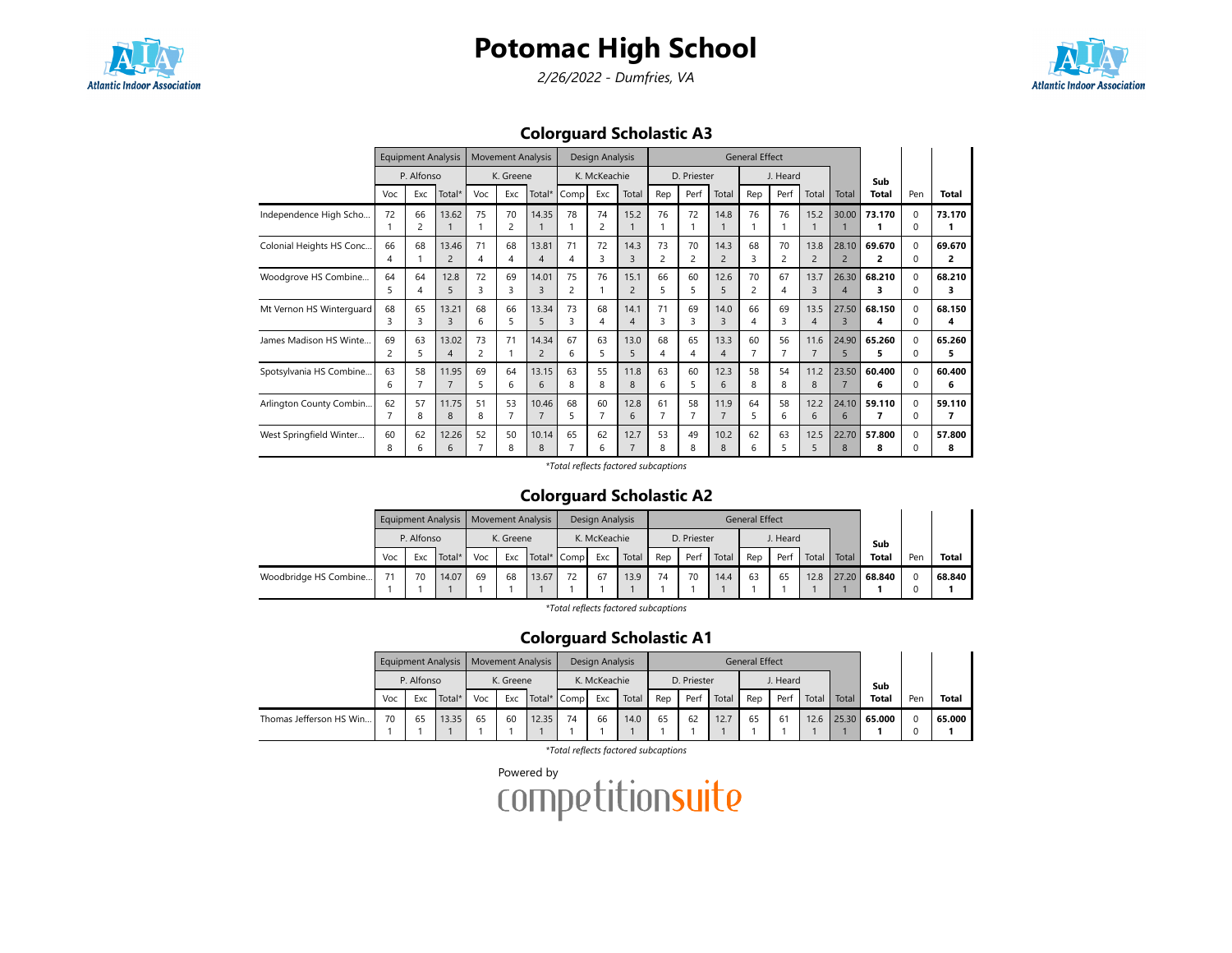

2/26/2022 - Dumfries, VA



### Colorguard Independent A

|                           |                          |    | <b>Equipment Analysis</b> |     | <b>Movement Analysis</b> |             |    | Design Analysis |       |     |             |       | <b>General Effect</b> |          |       |       |              |     |              |
|---------------------------|--------------------------|----|---------------------------|-----|--------------------------|-------------|----|-----------------|-------|-----|-------------|-------|-----------------------|----------|-------|-------|--------------|-----|--------------|
|                           | P. Alfonso<br>Voc<br>Exc |    |                           |     | K. Greene                |             |    | K. McKeachie    |       |     | D. Priester |       |                       | J. Heard |       |       | Sub          |     |              |
|                           |                          |    | Total*                    | Voc | Exc                      | Total* Comp |    | Exc             | Total | Rep | Perf        | Total | Rep                   | Perf     | Total | Total | <b>Total</b> | Pen | <b>Total</b> |
| ValianT Indoor Guard at V | 68                       | 62 | 12.82                     | 62  | 62                       | 12.4        | 72 | 66              | 13.9  | 62  | 59          | 12.1  | 69                    | 66       | 13.5  | 25.60 | 64.720       |     | 64.720       |
|                           |                          |    |                           |     |                          |             |    |                 |       |     |             |       |                       |          |       |       |              |     |              |

\*Total reflects factored subcaptions

#### Colorguard Independent Senior

|                         |                          |    | Equipment Analysis   Movement Analysis |     |           |       |             | Design Analysis |       |     |             |       | General Effect |          |       |       |              |          |              |
|-------------------------|--------------------------|----|----------------------------------------|-----|-----------|-------|-------------|-----------------|-------|-----|-------------|-------|----------------|----------|-------|-------|--------------|----------|--------------|
|                         | P. Alfonso<br>Voc<br>Exc |    |                                        |     | K. Greene |       |             | K. McKeachie    |       |     | D. Priester |       |                | J. Heard |       |       | Sub          |          |              |
|                         |                          |    | Total*                                 | Voc | Exc       |       | Total* Comp | Exc             | Total | Rep | Perf        | Total | Rep            | Perf     | Total | Total | <b>Total</b> | Pen      | <b>Total</b> |
| DC's Different Drummers | 62                       | 62 | 12.4                                   | 57  | 53        | 10.88 | 62          | 60              | 12.2  | 65  | 62          | 12.7  | 69             | 65       | 13.4  |       | 26.10 61.580 | $\Omega$ | 61.580       |
|                         |                          |    |                                        |     |           |       |             |                 |       |     |             |       |                |          |       |       |              |          |              |

\*Total reflects factored subcaptions

### Winds Independent A

|                |                                 | <b>Music Analysis</b> |  |  | <b>Visual Analysis</b> |        |     | Overall Effect |      |              |     |              |
|----------------|---------------------------------|-----------------------|--|--|------------------------|--------|-----|----------------|------|--------------|-----|--------------|
|                |                                 | D. Valadie            |  |  | A. Greene              |        |     | C. Martin      |      | Sub          |     |              |
|                | Comp                            | Ach                   |  |  | Ach                    | Total* | Rep | Comm Total*    |      | <b>Total</b> | Pen | <b>Total</b> |
| Empyrean Winds | Total* Comp<br>67<br>63<br>19.5 |                       |  |  | 63                     | 19.65  | 63  | 65             | 25.6 | 64.750       | 0   | 64.750       |

\*Total reflects factored subcaptions

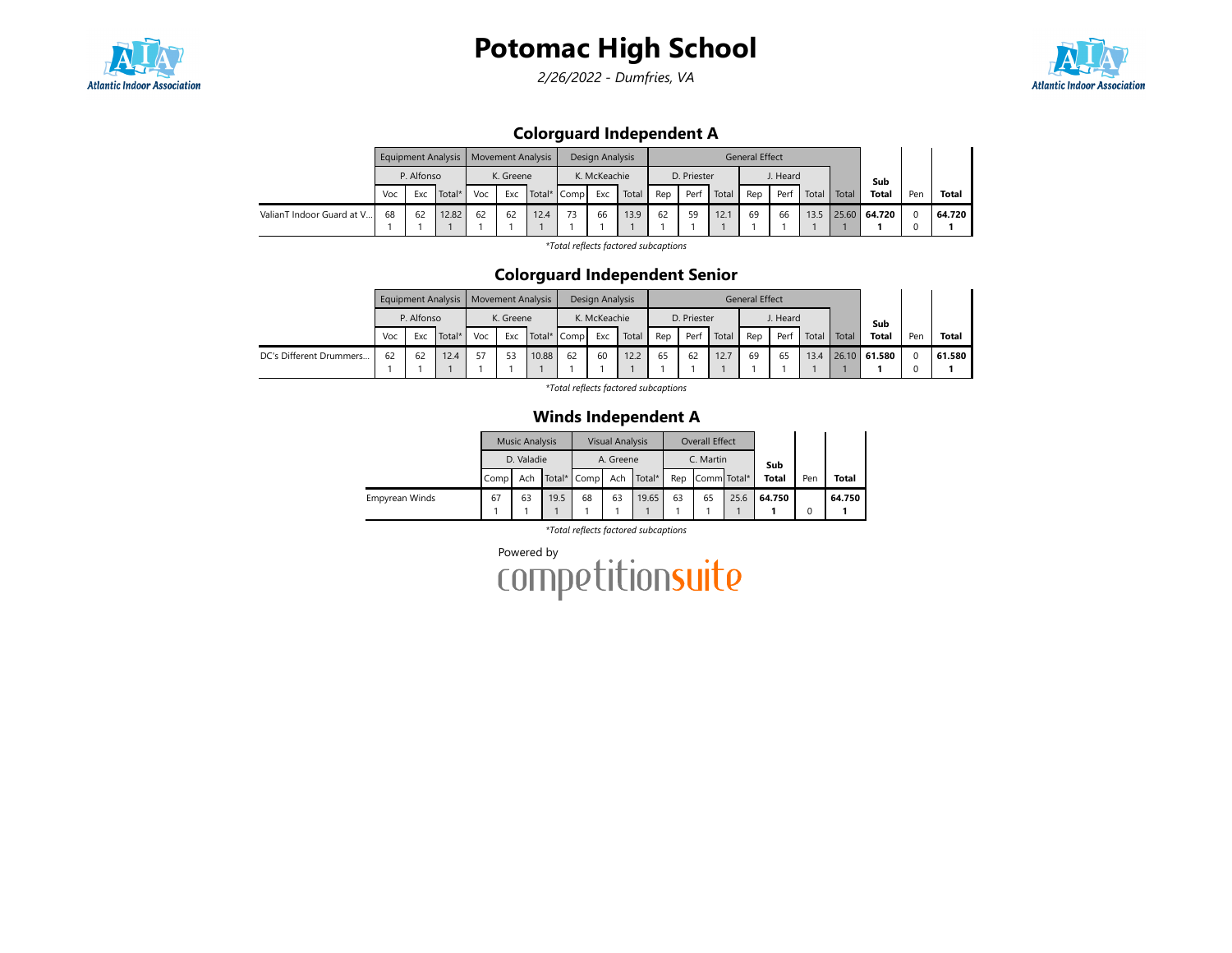

2/26/2022 - Dumfries, VA



Percussion Scholastic Regional A

|                          |                      | Music   |                        |         | Effect - Music       |                        |                | Visual               |                |                | Effect - Visual |                |             |                            |             |
|--------------------------|----------------------|---------|------------------------|---------|----------------------|------------------------|----------------|----------------------|----------------|----------------|-----------------|----------------|-------------|----------------------------|-------------|
|                          |                      | N. Lavy |                        |         | D. Valadie           |                        |                | A. Greene            |                |                | C. Martin       |                | Sub         |                            |             |
|                          | Comp                 | Perf    | Total*                 | Ovr     | Mus                  | Total*                 | Comp           | Perf                 | Total          | Ovr            | Vis             | Total          | Total       | Pen                        | Total       |
| West Potomac Indoor Dr   | 70<br>$\overline{c}$ | 69<br>2 | 20.8<br>$\overline{2}$ | 75<br>2 | 77<br>$\overline{c}$ | 22.8<br>$\overline{2}$ | 74<br>5        | 69<br>6              | 14.3<br>5      | 76<br>1        | 74              | 15.0           | 72.900<br>1 | 0.25<br>1                  | 72.650<br>1 |
| Massaponax HS Combine    | 68                   | 67      | 20.2                   | 78      | 79                   | 23.55                  | 76             | 74                   | 15.0           | 70             | 68              | 13.8           | 72.550      | $\Omega$                   | 72.550      |
|                          | 4                    | 4       | 4                      | 1       | 1                    | 1                      | 4              | 3                    | 4              | $\overline{2}$ | $\overline{c}$  | $\overline{2}$ | 2           | 2                          | 2           |
| John Champe Indoor Dru   | 71<br>1              | 72      | 21.5<br>$\mathbf{1}$   | 69<br>6 | 70<br>6              | 20.85<br>6             | 82             | 80<br>$\overline{c}$ | 16.2<br>1      | 68<br>3        | 66<br>4         | 13.4<br>3      | 71.950<br>3 | $\Omega$<br>$\overline{c}$ | 71.950<br>3 |
| Rockingham County Com    | 65                   | 66      | 19.7                   | 73      | 74                   | 22.05                  | 78             | 81                   | 15.9           | 64             | 64              | 12.8           | 70.450      | $\Omega$                   | 70.450      |
|                          | 6                    | 5       | 6                      | 3       | 4                    | 3                      | 3              | 1                    | $\overline{2}$ | 5              | 5               | 5              | 4           | 2                          | 4           |
| Loudoun Valley HS Percus | 69                   | 65      | 19.9                   | 71      | 75                   | 21.9                   | 79             | 73                   | 15.2           | 65             | 67              | 13.2           | 70.200      | $\Omega$                   | 70.200      |
|                          | 3                    | 6       | 5                      | 5       | 3                    | $\overline{4}$         | 2              | 4                    | 3              | 4              | 3               | 4              | 5           | 2                          | 5           |
| Sherando HS Indoor Perc  | 67                   | 68      | 20.3                   | 72      | 72                   | 21.6                   | 73             | 67                   | 14.0           | 61             | 61              | 12.2           | 68.100      | $\Omega$                   | 68.100      |
|                          | 5                    | 3       | $\mathbf{R}$           | 4       | 5                    | 5                      | 6              | $\overline{7}$       | 6              | $\overline{7}$ | 7               | $\overline{7}$ | 6           | 2                          | 6           |
| Skyline High School Indo | 62                   | 64      | 19.0                   | 65      | 68                   | 19.95                  | 68             | 70                   | 13.8           | 62             | 62              | 12.4           | 65.150      | $\Omega$                   | 65.150      |
|                          | 8                    | 7       | $\overline{7}$         | 7       | 7                    | $\overline{7}$         | $\overline{7}$ | 5                    | $\overline{7}$ | 6              | 6               | 6              | 7           | $\overline{2}$             | 7           |
| Prince George High Scho  | 63                   | 62      | 18.7                   | 64      | 66                   | 19.5                   | 65             | 60                   | 12.5           | 60             | 60              | 12.0           | 62.700      | $\mathbf 0$                | 62.700      |
|                          | 7                    | 8       | 8                      | 8       | 8                    | 8                      | 8              | 8                    | 8              | 8              | 8               | 8              | 8           | 2                          | 8           |

\*Total reflects factored subcaptions

### Percussion Scholastic A

|                          |                   | <b>Music</b> |                        |                      | <b>Effect - Music</b> |                       |             | Visual    |       |     | Effect - Visual |       |              |                  |        |
|--------------------------|-------------------|--------------|------------------------|----------------------|-----------------------|-----------------------|-------------|-----------|-------|-----|-----------------|-------|--------------|------------------|--------|
|                          |                   | N. Lavy      |                        |                      | D. Valadie            |                       |             | A. Greene |       |     | C. Martin       |       | Sub          |                  |        |
|                          | Comp <sub>1</sub> | Perf         | Total*                 | Ovr                  | Mus                   |                       | Total* Comp | Perf      | Total | Ovr | Vis             | Total | <b>Total</b> | Pen              | Total  |
| Arlington County Combin  | 78                | 74           | 22.6                   | 80                   | 77                    | 23.55                 | 77          | 74        | 15.1  | 75  | 73              | 14.8  | 76.050       | $\mathbf 0$<br>0 | 76.050 |
| South Lakes HS Indoor Dr | 72                | 71           | 21.4<br>3              | 75<br>$\overline{c}$ | 76<br>ว               | 22.65<br>$\mathbf{D}$ | 72          | 69        | 14.1  | 79  | 77              | 15.6  | 73.750<br>2  | $\Omega$<br>0    | 73.750 |
| Woodbridge HS Combine    | 73                | 72<br>∍      | 21.7<br>$\overline{2}$ | 72<br>3              | 73<br>3               | 21.75<br>3            | 73          | 66<br>3   | 13.9  | 68  | 66              | 13.4  | 70.750<br>3  | $\Omega$<br>0    | 70.750 |

\*Total reflects factored subcaptions

Powered by<br>COMPetitionsuite